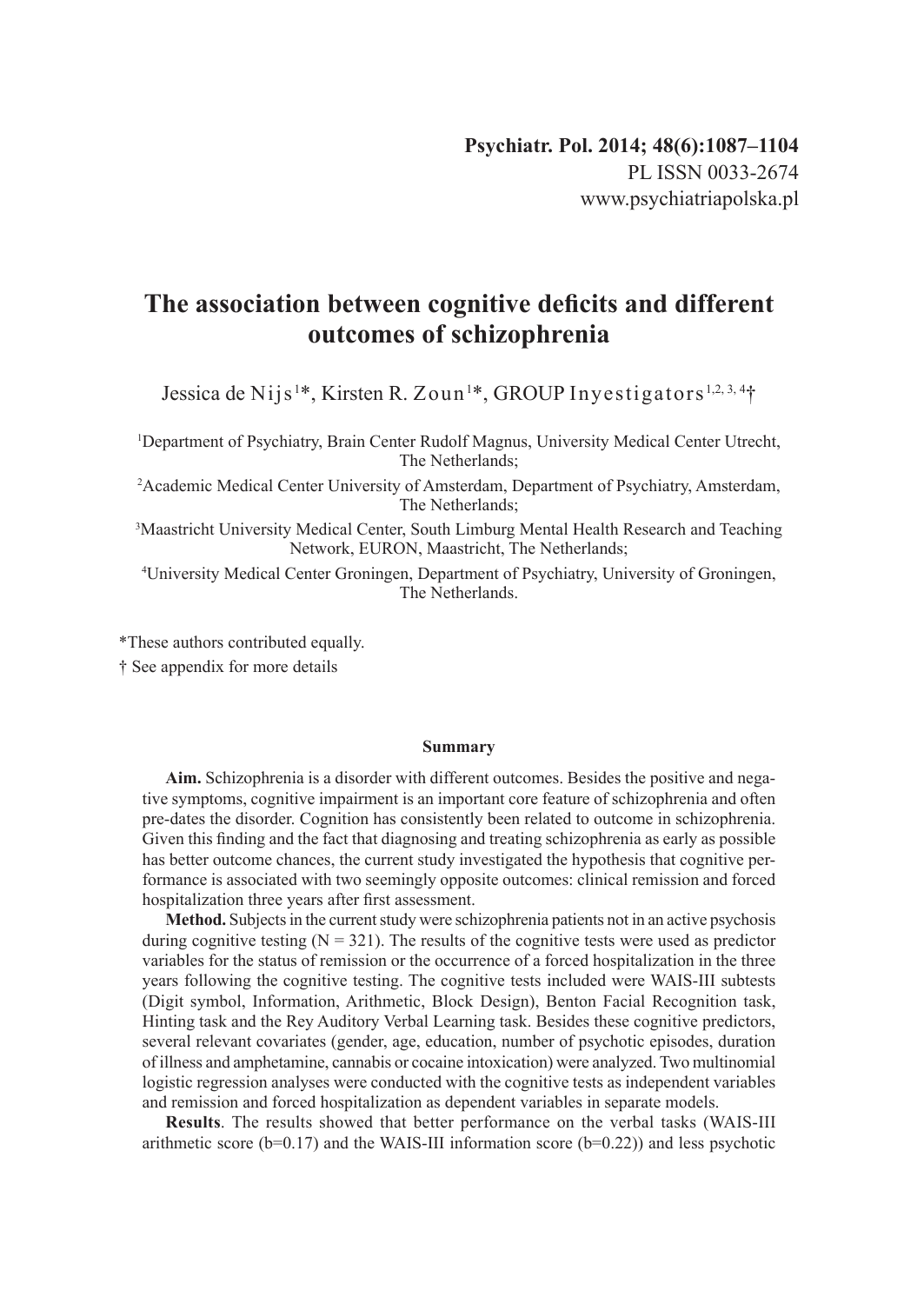episodes  $(b=-0.64)$  was associated with remission status. Worse performance on the memory task (b=-0.20) and more psychotic episodes (b=0.85) was related to forced hospitalization.

**Conclusion.** This three-year longitudinal study showed that higher verbal IQ is a protective factor and poor memory and higher number of psychotic episodes are risk factors of the outcome of schizophrenia. This suggests that future research on prediction tools for the outcome of schizophrenia should include assessment of verbal IQ and verbal memory.

**Key words:** schizophrenia, remission, forced hospitalization, cognition

## **Introduction**

The course of schizophrenia shows considerable heterogeneity, and a great amount of variability exists in the etiology, symptomology and outcome of the illness. Within the defined prodromal, acute and the residual stage of schizophrenia[1], diversity in progression of the illness can be specified. One of the first and most influential longitudinal studies of Manfred [2] on the course of schizophrenia described eight course types, wherein were variation concerning onset (abrupt versus insidious), symptom presentation (continuous versus intermittent) and outcome (poor versus non-poor). Only approximately 20% had the stereotypical insidious onset, continuous symptoms, and poor outcome.

Other influential longitudinal studies on schizophrenia demonstrate that the course of schizophrenia is not uniform [3, 4]. The DSM-5 has specified several course components that can be used one year after the diagnosis for describing the longitudinal course; continuous symptoms, multiple episodes in full remission, multiple episodes in partial remission, multiple episodes- currently in an acute episode, first episode in partial remission, first episode in full remission and an unspecified pattern[5, 6].

Some patients experience only one psychotic episode. However, it is more common for patients with schizophrenia to experience multiple psychotic episodes with potential recurrent hospitalizations [7, 8]. The description of the different outcomes, as stated above, does not contain recovery; an ill-defined construct in schizophrenia. Several studies [9, 10] have concluded that recovery is rare and currently there are no accepted scales to measure recovery [11]. A more clinically useful concept may be remission of schizophrenia [12]. In remission, the individual has no or minimal symptoms that do not interfere with functioning for a period of six months [13]. The Worldwide Schizophrenia Outpatient Health Outcomes study [14], in which 1,078 patients from 37 different countries were analyzed, found a mean rate of 66,1 % (range: 60.1% in North Europe to 84.4% in East Asia) for schizophrenia patients to reach remission after three years follow-up.

Cognitive deficits have been related to disadvantageous functional outcomes of independent living, social functioning, and vocational functioning in schizophrenia [15], and to adverse symptomatic/clinical outcomes [16]. Traditionally, cognitive impairment was thought to be evident only in elderly patients with schizophrenia. However, over the past decades, accumulating evidence has challenged this view [17-19]. It has even been suggested that the diagnostic criteria of schizophrenia should include specific reference to cognitive impairments characterizing the disorder [20, 21]. People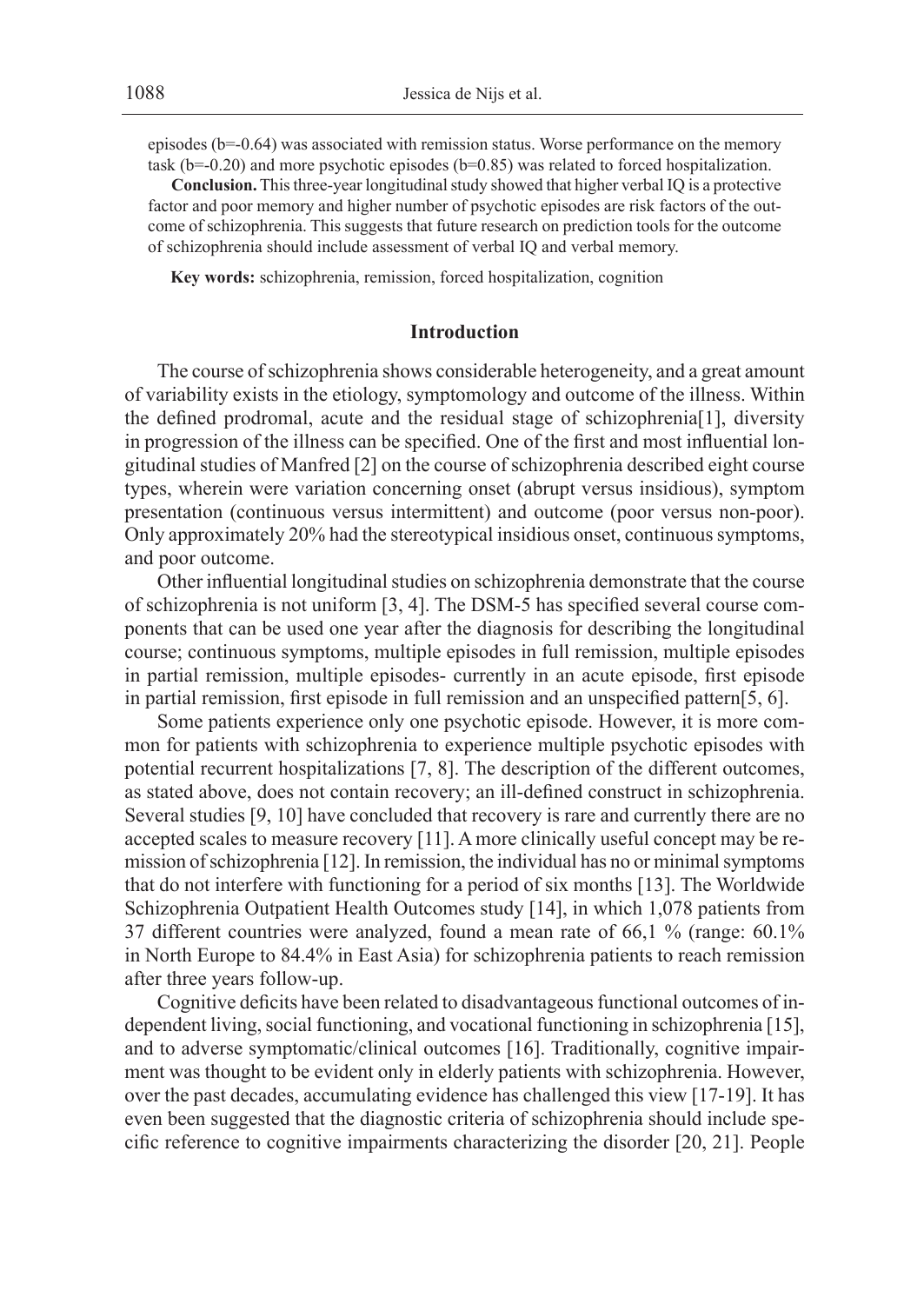with schizophrenia have been shown to have a wide range of cognitive deficits which is reflected by impairments in intelligence, memory, speed of processing, attention, and executive functioning [22-24]. Furthermore, cognitive deficits may predict nonremission status [25, 26], impede occupational rehabilitation [27], or deteriorate insight (i.e. unawareness of illness).

This current longitudinal study investigates whether baseline cognitive deficits in schizophrenia are related to two seemingly opposite outcomes, clinical remission and forced hospitalizations, after three years.

## **Method**

## Study population

This trial was part of the Dutch longitudinal Genetic Risk and Outcome of Psychosis study (GROUP-project), a collaboration between academic institutions inAmsterdam, Groningen, Maastricht and Utrecht and a great amount of attached healthcare centres. The study focused on the interaction between various vulnerability and protective factors, as well as genetic variation associated with the development of psychosis [28]. Subjects were invited to several diagnostic interviews, neuropsychological tasks, blood and urine sampling, as well as MRI. After both three and six year time intervals, participants were invited for testing again. Measurement inclusion criteria for patients were as follows: 1) age range between 16 and 50 years old 2) diagnosis of non-affective psychotic disorder and 3) good command of the Dutch language. The study protocol was approved by the Ethical review Board of the University Medical Center of Utrecht and each participating centre. Before participating, all subjects obtained a written informed consent.

For our patient sample, two extra criteria were added in the current study (see Flow Chart Figure 1.). The first extra inclusion criterion is a diagnosis of schizophrenia (DSM-IV diagnosis of 295.xx) during the first assessment and the three years follow-up measurement as assessed by the Comprehensive Assessment of Symptoms and History (CASH) [29] or the Schedules for Clinical Assessment in Neuropsychiatry (SCAN) [30]. Not all schizophrenia patients in the GROUP project had a diagnosis of schizophrenic disorder during both measurements. This could be due to subtle diagnostic and/or symptomatology changes between initial and subsequent inclusion. The second extra criterion was an exclusion criterion; patients who were in an active psychosis according to the definition of Evensen et al. [31] during the cognitive tests, were excluded.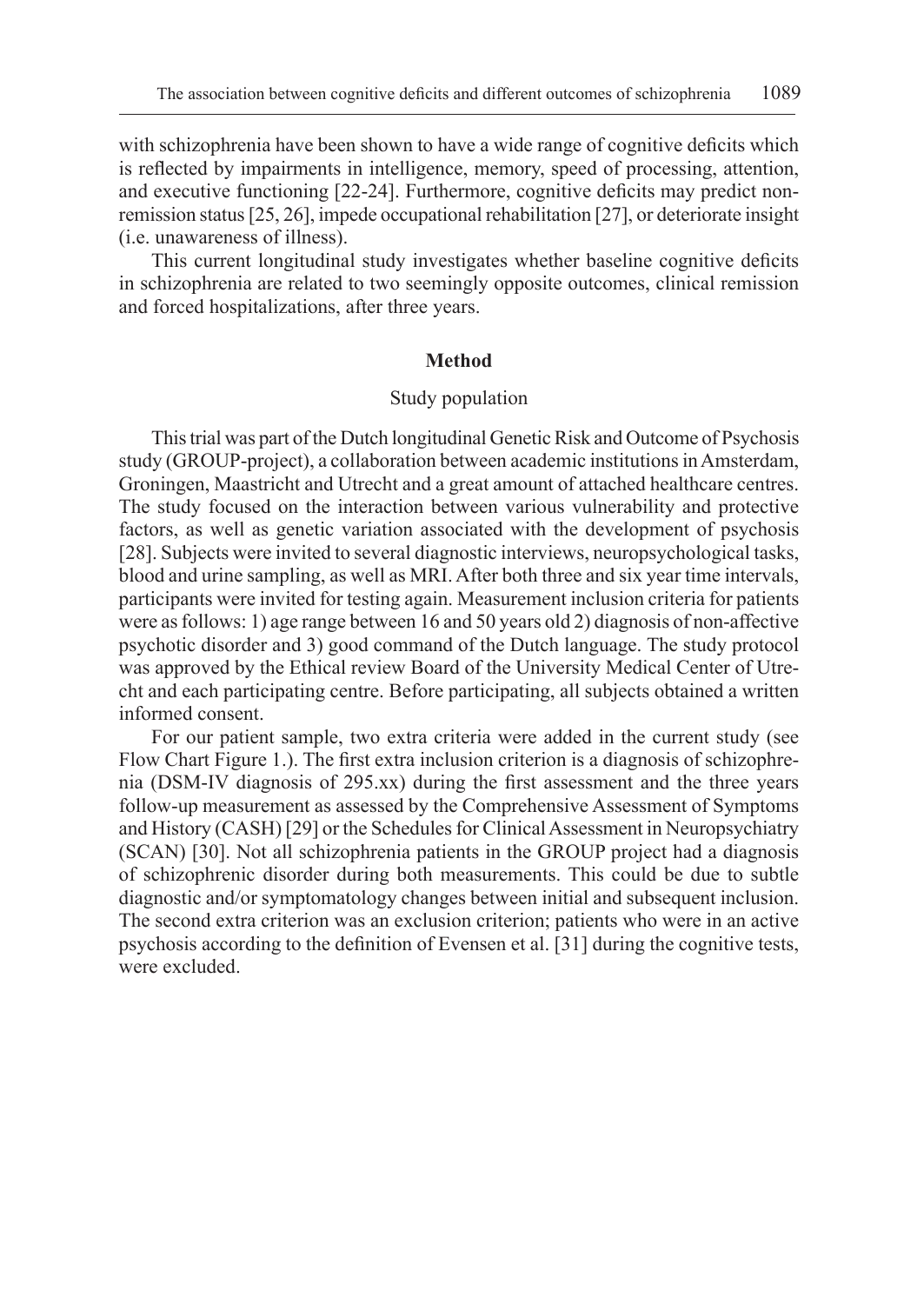

Figure 1. **Flow Chart demonstrating the Formation of the Sample used in this Study**

# Clinical measures

All relevant demographic information including age, educational degree, age of onset of psychosis, duration of the illness, as well as number of psychotic episodes and medication use was obtained by diagnostic interview. The cumulative number of psychotic episodes was obtained through self-report at inclusion and at follow-up. As the number of episodes may be dependent on duration of illness, we separately added duration of illness and total number of episodes (per year) since illness onset as covariates. This did not change any of the results. Additionally, besides CASH and SCAN, basic clinical characteristics were assessed. The variety of positive and negative symptoms of schizophrenia, as well as the general psychopathology during the past week was obtained via the Positive and Negative Syndrome Scale [32]. Cognitive assessment was done using an extensive neuropsychological test battery which is summarized in Table 1.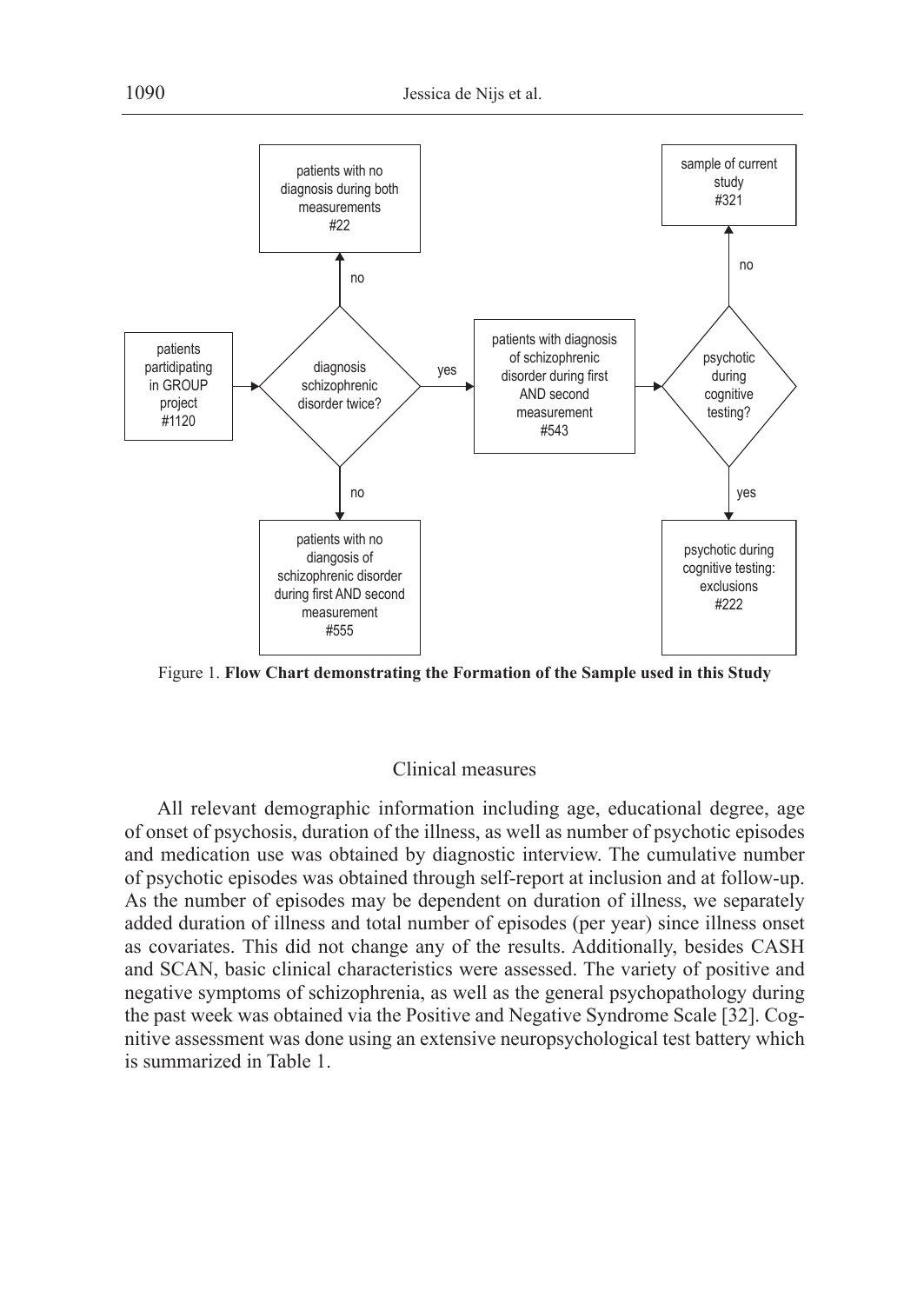| Task<br>(reference)                                                  | Neurocognitive<br>domain                                 | <b>Measurements</b>                                                                                                                                                                                                                                                                                           | Reliability and validity of test                                                                                                                                                                                                                                                                                                                                                   |  |
|----------------------------------------------------------------------|----------------------------------------------------------|---------------------------------------------------------------------------------------------------------------------------------------------------------------------------------------------------------------------------------------------------------------------------------------------------------------|------------------------------------------------------------------------------------------------------------------------------------------------------------------------------------------------------------------------------------------------------------------------------------------------------------------------------------------------------------------------------------|--|
| Word Learning<br>Task (Brand<br>and Jolles,<br>1985)□                | Verbal learning<br>and memory                            | - Total (of 3 trials) correct immedia-<br>te recall<br>- Total (of 3 trials) incorrect imme-<br>diate recall<br>- Total (of 3 trials) preservations im-<br>mediate recall<br>- Total correct delayed recall (after<br>20 minutes)<br>- Total incorrect delayed recall<br>- Total preservations delayed recall | Reported reliability: 0.70 for<br>List A (Snow et al., 1988).<br>Test-retest reliability for a one-<br>year interval between test<br>administration was reported<br>moderate, 0.55 (Snow et al.,<br>1988). Correlations ratings of<br>0.50 to 0.65 with other group-<br>ing factor and other learning<br>tools (Macartney-Filgnate<br>& Vriezen, 1988) supports<br>RAVLT validity. |  |
| Digit symbol<br>(WAIS-III;<br>Wechsler,<br>1997)□                    | Processing<br>speed                                      | Number of correct items in 120<br>seconds.<br>The four WAIS-III tasks are summed<br>up; a total scaled score is calculated<br>by (score *11/4). The IQ score is<br>derived from this score                                                                                                                    | The test-retest reliability is<br>for the different constructs<br>(Niolon, 2005):<br>Full Scale: 0.96<br>Verbal IQ: 0.96<br>Performance IQ: 0.91<br>Verbal Comprehension: 0.95<br>Perceptual Organization: 0.88<br>Working Memory: 0.89<br>Processing Speed: 0.89<br>Content Validity was estab-                                                                                   |  |
| Block design<br>(WAIS-III;<br>Wechsler,<br>1997)                     | Reasoning<br>and problem<br>solving                      | Score depends on solving speed.<br>The four WAIS-III tasks are summed<br>up; a total scaled score is calculated<br>by (score *11/4). The IQ score is<br>derived from this score                                                                                                                               |                                                                                                                                                                                                                                                                                                                                                                                    |  |
| Information<br>(WAIS-III;<br>Wechsler,<br>1997)                      | Acquired<br>knowledge                                    | Number of correct Items.<br>The four WAIS-III tasks are summed<br>up; a total scaled score is calculated<br>by (score *11/4). The IQ score is<br>derived from this score                                                                                                                                      | lished by expert judges who<br>reviewed the items. Criterion<br>Validity was established<br>by correlating WAIS-R and<br>WAIS-III. The numbers are<br>good.                                                                                                                                                                                                                        |  |
| Arithmetic<br>(WAIS-III;<br>Wechsler,<br>1997)                       | Working<br>memory                                        | Score is dependent on solving<br>speed.<br>The four WAIS-III tasks are summed<br>up; a total scaled score is calculated<br>by (score *11/4). The IQ score is<br>derived from this score                                                                                                                       | Construct Validity was<br>established using a factor<br>analysis. g Was supported,<br>and verbal subtests cor-<br>related better with each other<br>than performance subtests.<br>(Niolon, 2005).                                                                                                                                                                                  |  |
| <b>Benton Facial</b><br>Recognition<br>Task (Benton<br>et al., 1983) | Visuospatial<br>discrimination<br>of unfamiliar<br>faces | Total correct score (maximum score<br>$= 27$                                                                                                                                                                                                                                                                  | Reliability for this test is 0.73.<br>The validity numbers are<br>good (Bradley et al., 2003)                                                                                                                                                                                                                                                                                      |  |
| <b>Hinting Task</b><br>(Corcoran et<br>al., 1995)                    | Theory of mind<br>(social cogni-<br>tion)                | Total correct score (maximum<br>$score = 20$                                                                                                                                                                                                                                                                  | Reliability for this test is 0.65<br>(Roberts & Penn, 2009)                                                                                                                                                                                                                                                                                                                        |  |

Table 1. **Explanation of the Cognitive Tests used in the GROUP Project**

□ Computerized assessment using E-prime 1.3.

□ WAIS-III: Wechsler Adult Intelligence Scale.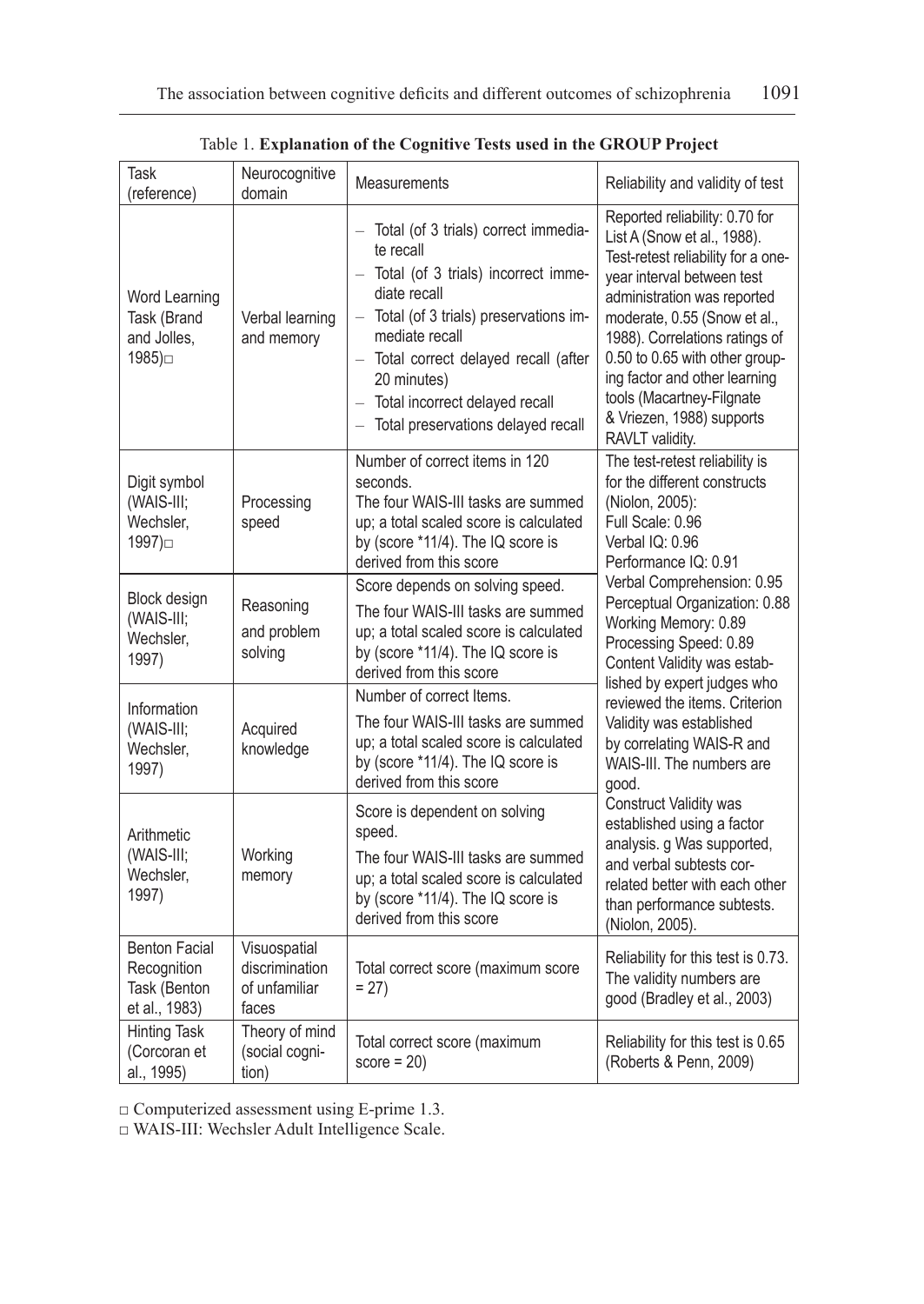The tests were administered in a fixed order. A short version of the Wechsler Adult Intelligence Scale– Third Edition short form (WAIS-III SF) [33, 34] was used to assess patients Intelligence Quotient (IQ) as measured with the following subtasks: Arithmetic (which measures working memory), Information (which measures general knowledge and long-term memory), Digit-Symbol Coding (as a measure of processing speed), and Block Design (as a measure of problem solving). Together, Arithmetic and Information subtasks measure the verbal IQ. Symbol Coding and Block Design measure the performance IQ. This method proved to be a reliable method for calculating the total IQ score for patients diagnosed with schizophrenia [35].

Recent cannabis, amphetamine and cocaine use was established by urinalysis by the Jellinek Clinic Laboratory. Cut-off level was 50 ng/ml, 1000 ng/ml and 300 ng/ ml respectively.

## Measurement of remission and forced hospitalization

The status of remission was determined by the Remission tool [13] which is based on the Positive and Negative Symptoms Scale (PANSS) [32]. This tool defines remission as a period of at least six months in which the main symptoms are maintained on a low level. This means they have to be scored on PANSS as mild (score 3) or lower. The main PANSS symptoms are delusions (P1), conceptual disorganisation (P2), hallucinatory behaviour (P3), blunted affect (N1), social withdrawal (N4) and lack of spontaneity (N6), mannerism and posturing (G5), and unusual thoughts (G9). During the interview the number of forced hospitalizations so far is enquired by self-report.

# Selection of non-psychotic group

To determine whether a patient was psychotic during the cognitive assessment, the method of Evensen et al. [30] was applied. They state that a score of 4 or higher (out of 7) on one the following items defines a psychosis: Delusions, Hallucinations, Grandiosity, Suspiciousness/ Persecution or Unusual thought content.

#### Statistical analysis

The cognitive tests as shown in Table 1 [36-43] were administered to assess neurocognitive functioning of the participants during the first measurement. The scores on these tests were used as the independent variables. The outcome variables consisted of Remission tool scores and the self-report regarding the forced hospitalizations during the follow-up measurement approximately three years later.

Because the main focus of this study targets a potential association between cognitive predictors and two different outcomes of schizophrenia, while taking into account several covariates, multinomial logistic regressions were used. In separate analyses, the association between cognitive factors (the four subscale WAIS-III scores, the Benton Facial score, the Hinting score, and the number of correct items on the immediate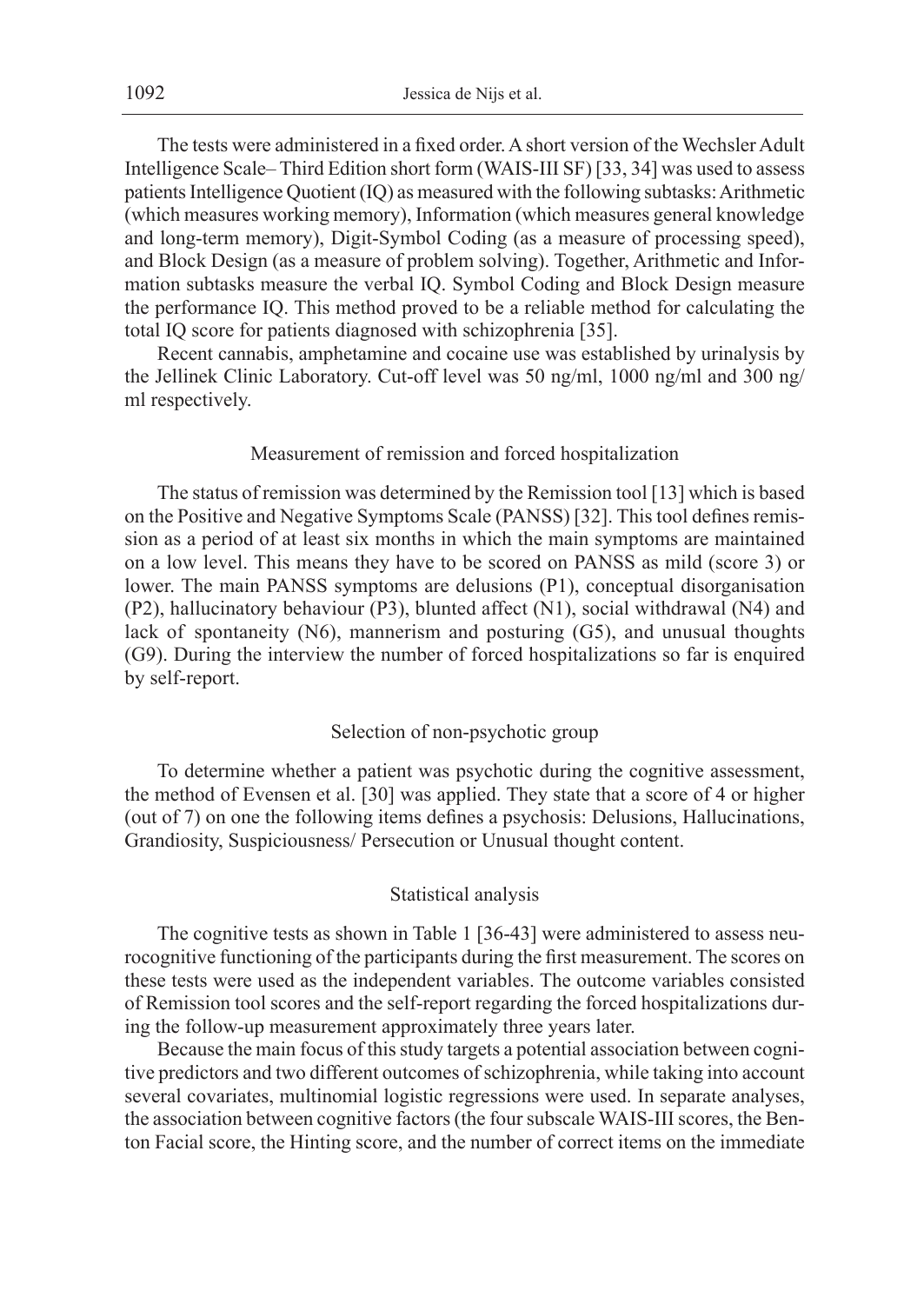recall of the verbal learning task, and covariates) and the different outcomes (remission status and forced hospitalization) was tested.

All tests were two-tailed at a significance level of  $p = 0.05$ . Data were analyzed using the IBM Statistical Package for the Social Sciences (SPSS) version 20.0.0.

## **Results**

## Outcome at 3 years follow-up

Table 2 shows the demographic characteristics of the sample as well as the results on the cognitive tests.

|                                             | In remission three years later |             |             |  |
|---------------------------------------------|--------------------------------|-------------|-------------|--|
|                                             | Yes                            | No          | Unknown     |  |
|                                             | $N = 207$                      | $N = 100$   | $N = 14$    |  |
| Forced hospitalization in 3 years to follow |                                |             |             |  |
| Yes                                         | 13                             | 17          | 1           |  |
| <b>No</b>                                   | 194                            | 83          | 13          |  |
| Demographic variables                       |                                |             |             |  |
| Sex, M/F                                    | 148/59                         | 77/23       | 12/2        |  |
| Age at first inclusion, mean, (SD)          | 27.6(6.5)                      | 29.2 (8.0)  | 23.4 (4.9)  |  |
| Cognitive tests results                     |                                |             |             |  |
| IQ score                                    | 99.5 (15.2)                    | 94.5 (17.6) | 90.6 (14.8) |  |
| WAIS-III block score                        | 10.2(3.3)                      | 9.5(3.5)    | 10.3(2.8)   |  |
| WAIS-III arithmetic score                   | 10.3(3.2)                      | 9.1(3.2)    | 8.6(3.8)    |  |
| WAIS-III digit score                        | 7.9(2.9)                       | 7.05(2.8)   | 5.8(3.0)    |  |
| WAIS-III information score                  | 11.4(2.9)                      | 10.7(3.4)   | 9.7(2.9)    |  |
| Benton score                                | 23.0(2.1)                      | 22.5(2.4)   | 23.3(1.6)   |  |
| Hints score                                 | 17.6(2.7)                      | 17.3(2.9)   | 16.9(3.6)   |  |
| RAVLT immediate correct                     | 24.1(5.7)                      | 22.2 (6.9)  | 23.8(7.7)   |  |

Table 2. **Characteristics of the Sample**

RAVLT: Rey Auditory Verbal Learning Test

## Remission

The first multinomial logistic regression analysis was conducted with the four subscale WAIS-III scores, the Benton score, the Hinting score and the number of correct items on the immediate recall of the RAVLT as predictors for the status of remission. The following covariates were also included in this analysis; gender, age, education,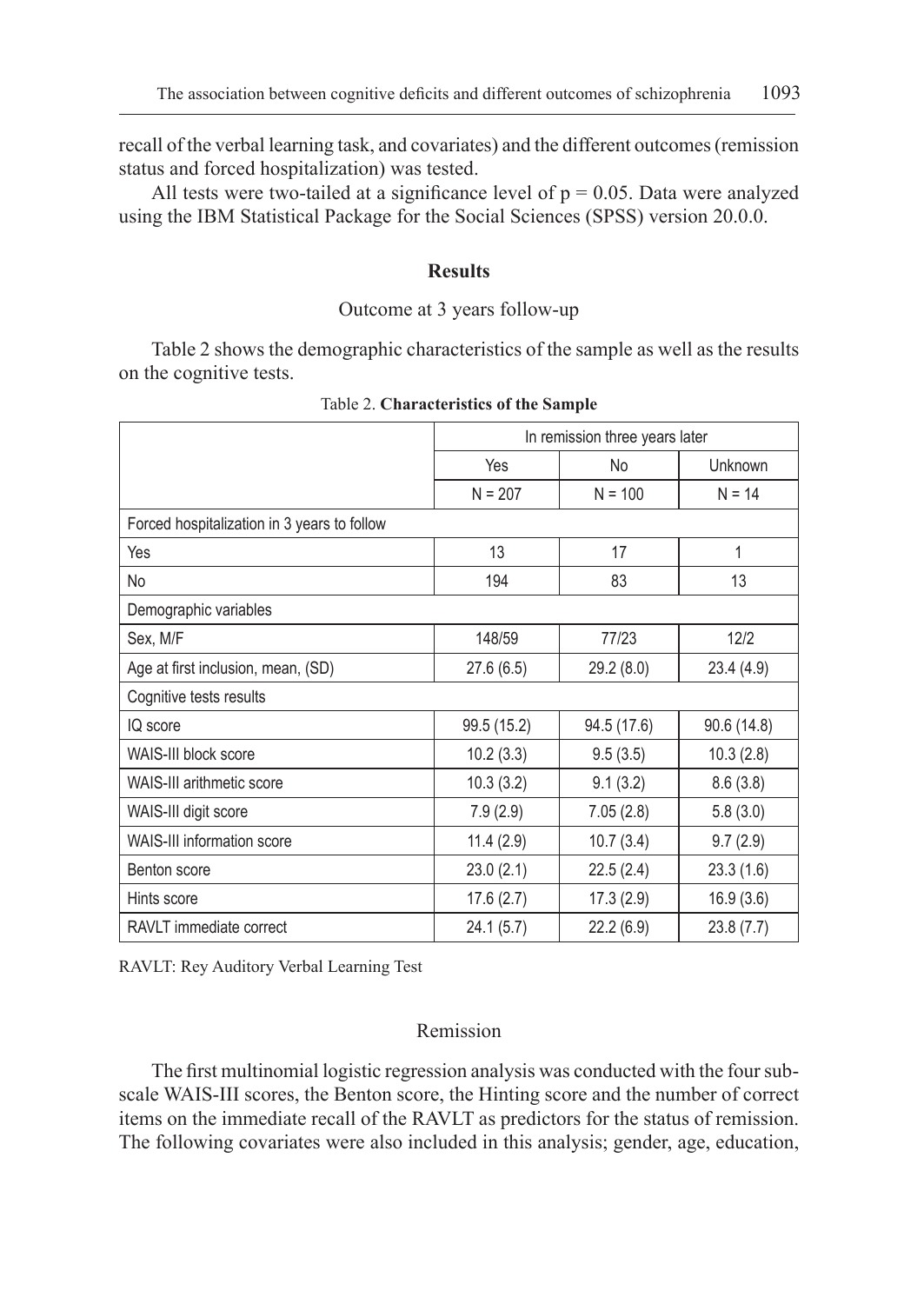number of psychotic episodes, duration of illness and amphetamine, cannabis or cocaine intoxication (during the cognitive assessment with the result of the urine sample analysis).

Additional to the number of psychotic episodes, higher scores on information and arithmetic subscales of the WAIS-III were significantly associated with remission (see Table 3). The p-values were as follows: number of psychotic episodes ( $p = 0.004$ ), information score ( $p = 0.017$ ), arithmetic score ( $p = 0.019$ ).

|                              | 95% CI for Odds Ratio |       |            |        |
|------------------------------|-----------------------|-------|------------|--------|
|                              | b(SE)                 | lower | Odds ratio | higher |
| Cut-off                      | 1.38(2.56)            |       |            |        |
| Age                          | $-0.04(0.03)$         | 0.90  | 0.96       | 1.03   |
| Education                    | 0.14(0.10)            | 0.94  | 1.16       | 1.41   |
| Duration of illness          | 0.08(0.06)            | 0.97  | 1.09       | 1.22   |
| Number of psychotic episodes | $0.64(0.22)$ *        | 0.34  | 0.53       | 0.82   |
| Benton score                 | 0.03(0.08)            | 0.88  | 1.03       | 1.21   |
| Hinting score                | $-0.04(0.07)$         | 0.84  | 0.96       | 1.10   |
| Correct immediate RAVLT      | 0.40(0.04)            | 0.97  | 1.04       | 1.21   |
| WAIS-III Block design score  | $-0.04(0.07)$         | 0.84  | 0.96       | 1.09   |
| WAIS-III Arithmetic score    | $0.17(0.07)$ *        | 1.03  | 1.19       | 1.37   |
| WAIS-III Digit symbol score  | 0.01(0.07)            | 0.88  | 1.01       | 1.17   |
| WAIS-III Information score   | $0.22(0.09)$ *        | 0.67  | 0.81       | 0.97   |
| Drug during tests            | 0.53(1.67)            | 0.06  | 1.71       | 45.26  |
| Gender                       | $-0.04(1.70)$         | 0.04  | 0.97       | 26.91  |
| Drugs x Gender               | $-0.09(1.75)$         | 0.03  | 0.92       | 28.07  |

Table 3. **Results of Multinomial Logistic Regression Analysis with cognitive predictors for Remission**

Note: R2 = 0.14 (Cox &Snell); 0.20 (Nagelkerke); Model X2 (14) = 215.16; \*p < 0.05; SE – statistical error; CI – confidence interval

Additional to the logistic regression analyses, ROC curves were made to show the cut-off points for the predictors for remission (see Figure 2, 3 and 4). The ROC curves show that 2 or less psychotic episodes in a lifetime so far predict the status of remission. A WAIS-III arithmetic score of 10 or more predicts remission, as well as a WAIS-III information score of 11 or more.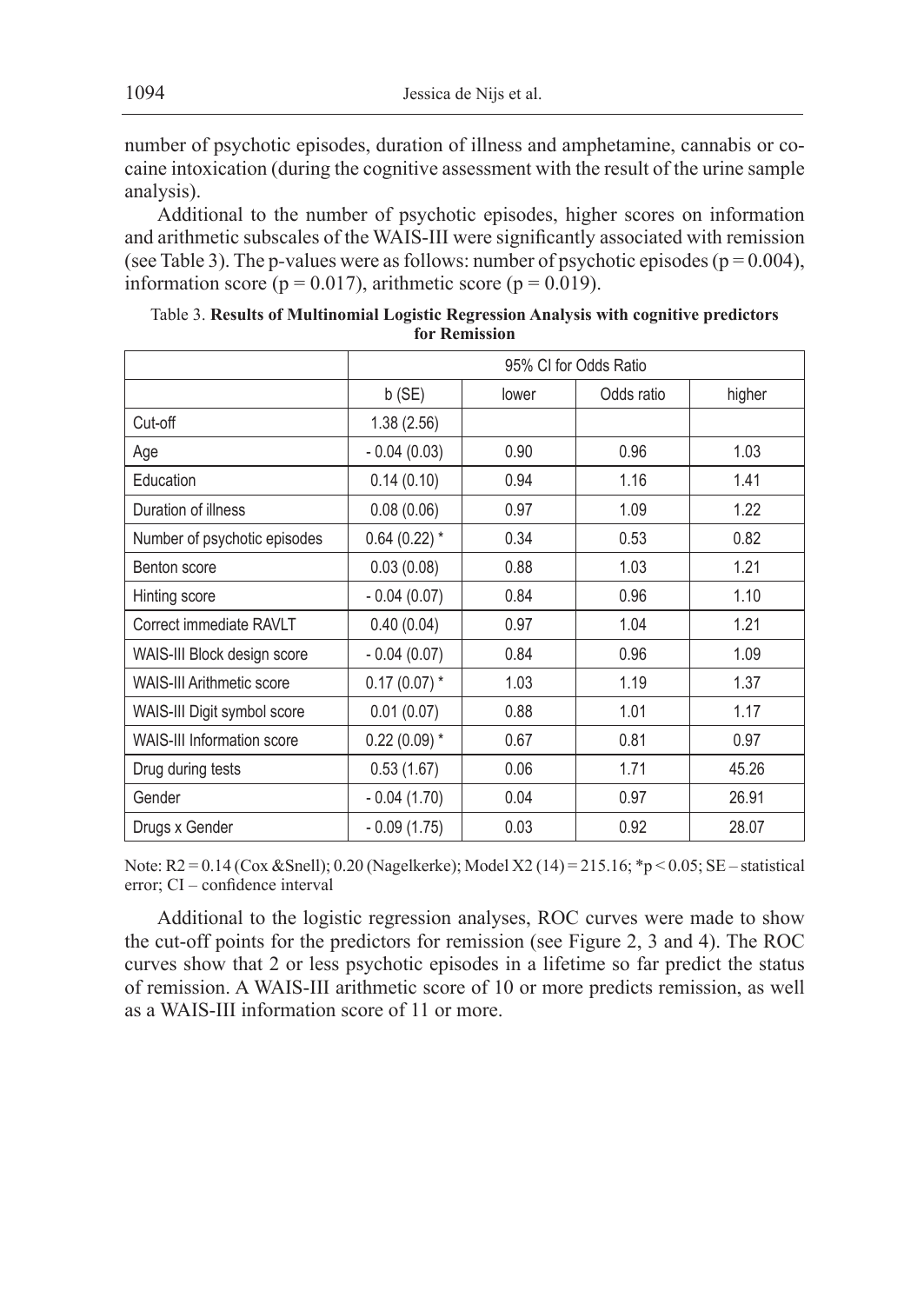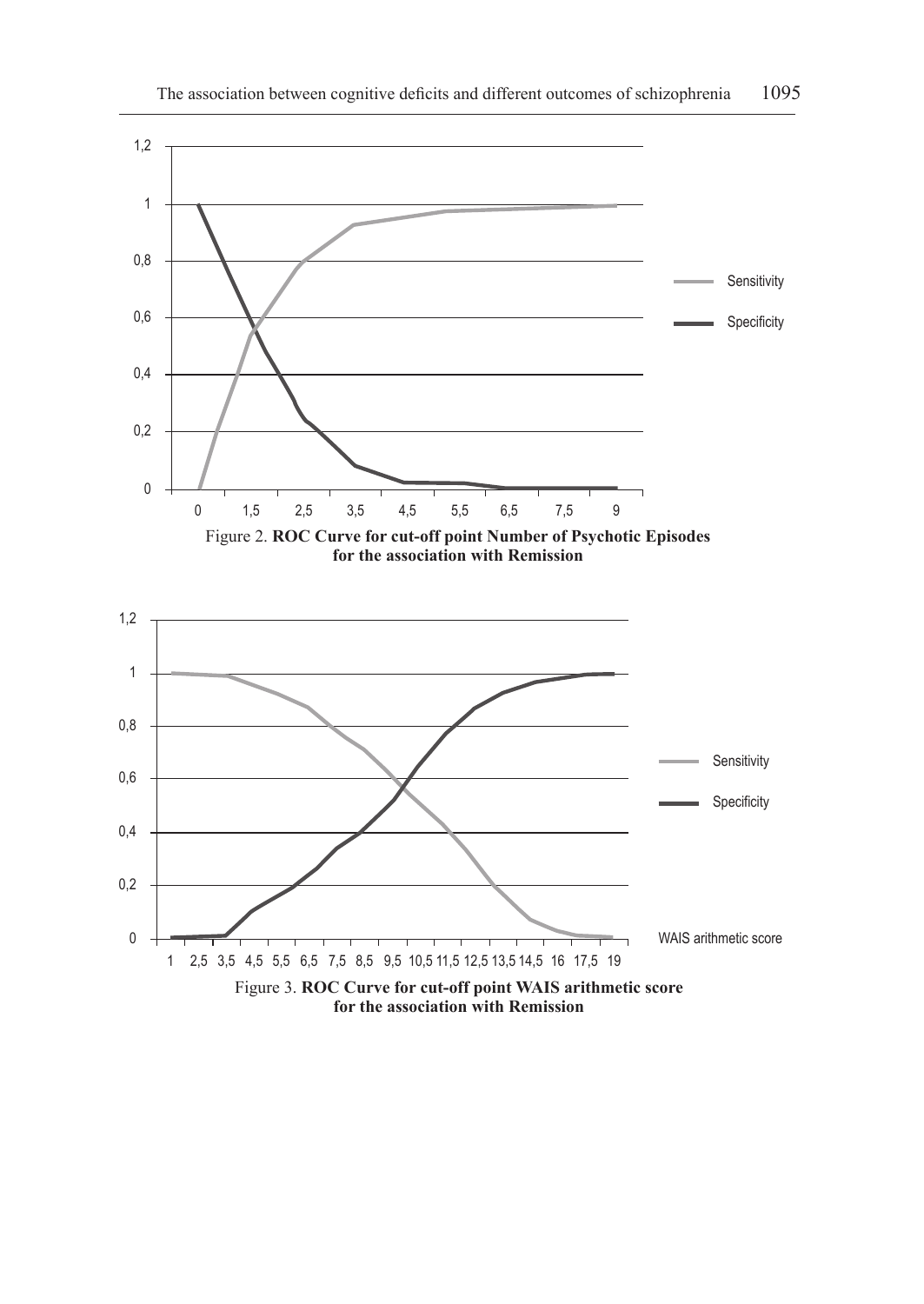



The second multinomial logistic regression analysis was conducted with the four subscale WAIS-III scores, the Benton score, the Hinting score and the number of correct items on the immediate recall of the RAVLT as predictors for forced hospitalization. The following covariates were included in this analysis: gender, age, education, number of psychotic episodes, duration of illness, and amphetamine, cannabis or cocaine intoxication. Since negative symptoms predict poor outcome [44], the mean baseline score on the negative symptoms subscale of the PANNS was also added as a covariate.

The result of this multinomial logistic regression (see Table 4) shows that less correct items on the immediate recall of the RAVLT ( $p = 0.025$ ), and more psychotic episodes ( $p = 0.024$ ) was associated with a forced hospitalization.

| Table 4. Results of Multinomial Logistic Regression Analysis with cognitive predictors |
|----------------------------------------------------------------------------------------|
| for Forced Hospitalization                                                             |

|         | 95% CI for Odds Ratio |       |            |        |
|---------|-----------------------|-------|------------|--------|
|         | $b$ (SE)              | lower | Odds ratio | higher |
| Cut-off | $-0.39(4.09)$         |       |            |        |
| Age     | $-0.05(0.07)$         | 0.83  | 0.95       | 1.10   |

*table continued on the next page*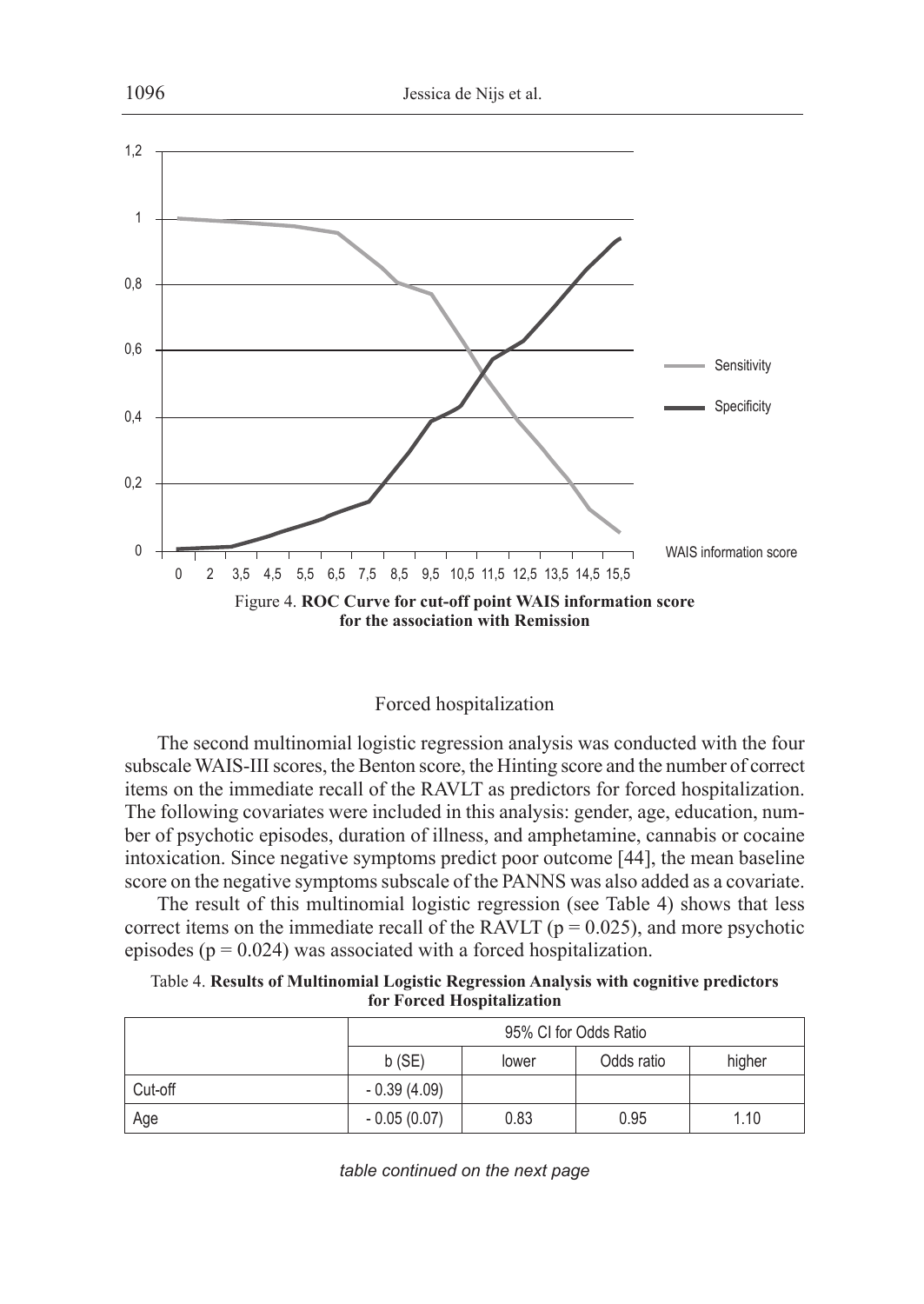| Education                         | $-0.25(0.19)$    | 0.53 | 0.78  | 1.13    |
|-----------------------------------|------------------|------|-------|---------|
| Duration of illness               | $-0.17(0.15)$    | 0.63 | 0.85  | 1.14    |
| Number of psychotic episodes      | $0.85(0.38)^{*}$ | 1.12 | 2.33  | 4.87    |
| Negative symptoms PANSS           | 0.05(0.07)       | 0.91 | 1.05  | 1.21    |
| Benton score                      | 0.26(0.18)       | 0.92 | 1.30  | 1.83    |
| Hinting score                     | $-0.05(0.11)$    | 0.76 | 0.96  | 1.19    |
| Correct immediate RAVLT           | $-0.20(0.09)$ *  | 0.69 | 0.82  | 0.97    |
| WAIS-III Block design score       | $-0.09(0.13)$    | 0.71 | 0.92  | 1.19    |
| <b>WAIS-III Arithmetic score</b>  | 0.21(0.16)       | 0.91 | 1.23  | 1.68    |
| WAIS-III Digit symbol score       | $-0.13(0.18)$    | 0.62 | 0.88  | 1.24    |
| <b>WAIS-III Information score</b> | 0.15(0.18)       | 0.81 | 1.16  | 1.65    |
| Drug during tests                 | $-3.55(2.03)$    | 0.00 | 0.03  | 1.52    |
| Gender                            | $-4.56(2.14)$    | 0.00 | 0.01  | 0.70    |
| Drugs x Gender                    | 4.18(2.28)       | 0.74 | 65.08 | 5690.70 |

Note: R2 = 0.11 (Cox &Snell); 0.28 (Nagelkerke); Model X2 (14) = 86.90; \*p < 0.05; SE – statistical error; CI – confidence interval

ROC-curves (Figure 5 and 6) show that two or more psychotic episodes, and 22 or less correct items on the immediate recall were related with a forced hospitalization.



Figure 5. **ROC Curve for cut-off point Number of Psychotic Episodes for the association with Forced Hospitalization**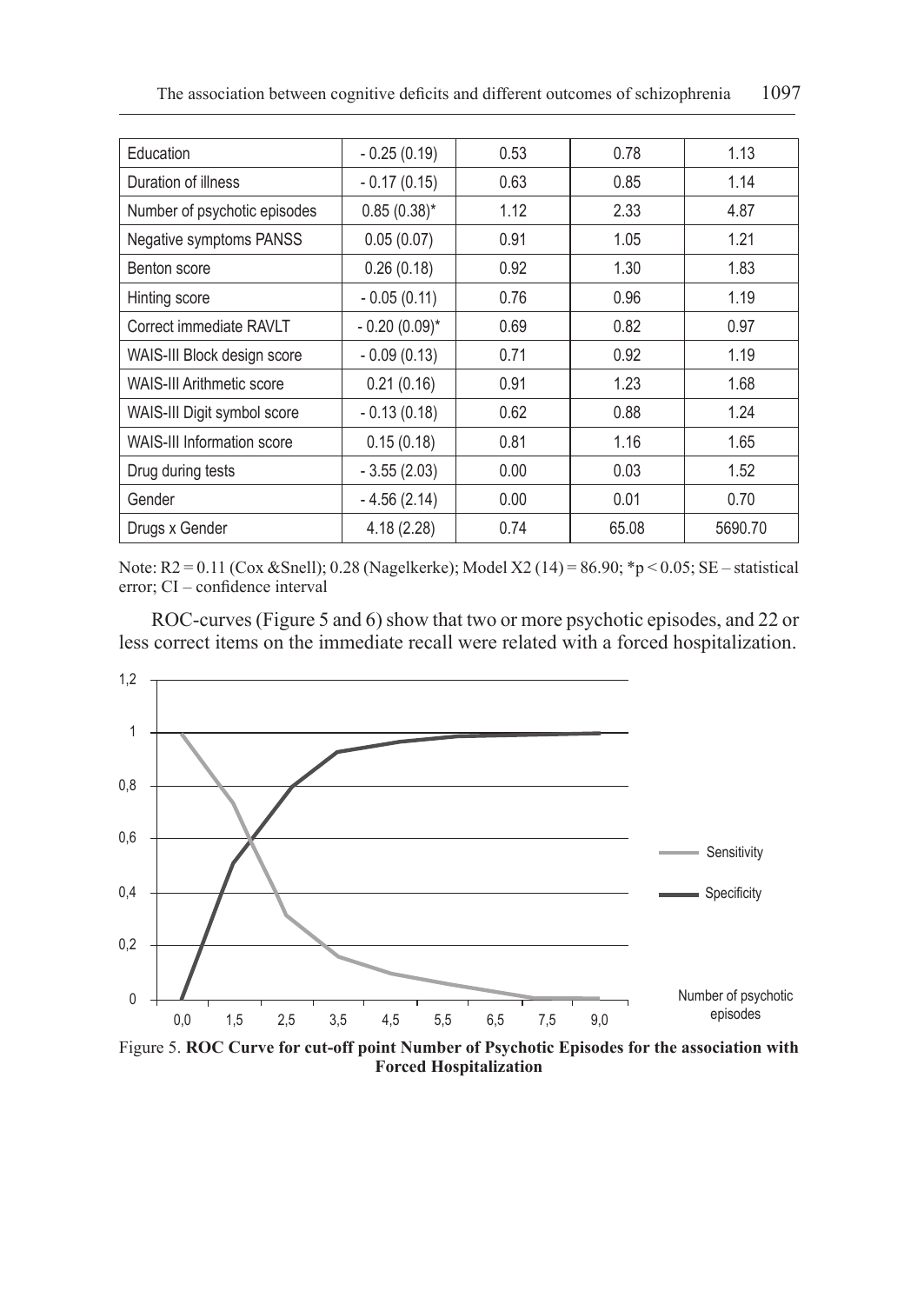

Figure 6. **ROC Curve for cut-off point Number of Correct Items on Immediate Recall on the RAVLT for the association with Forced Hospitalization**

#### **Discussion**

The aim of this study was to investigate the association of cognitive deficits at baseline with two opposite outcomes in schizophrenia: clinical remission and forced hospitalization, which were measured after three years. A variety of cognitive tests were used to test this hypothesis.

Higher baseline verbal IQ (WAIS-III arithmetic scores and WAIS-III information scores), but not performance intelligence, was related to a greater chance of remission after three years. This suggests that patients with an average (or higher) verbal intelligence, in a non-active phase of the illness are more likely to reach the status of clinical remission in schizophrenia. Jones et al. showed already in 1994 that verbal skills are impaired in those children who later develop schizophrenia [45]. This study found that verbal intelligence, besides being associated with the development of schizophrenia, is also related to schizophrenia outcome. In addition, number of psychotic episodes was associated with remission status. This is in line with studies showing that relapse and greater severity of schizophrenia are associated with the number of psychotic episodes [46, 47].

Forced hospitalization was associated with worse memory, in particular the encoding and learning skills, as measured by the number of correct items on the immediate recall of the RAVLT. Others also found deficits in memory functioning to be associated with the outcome of schizophrenia [16], with moderate to high effect sizes ranging from Cohen's d value of 0.45 to 0.71. Despite this being a robust finding, some studies examining the relationship between verbal memory and illness outcome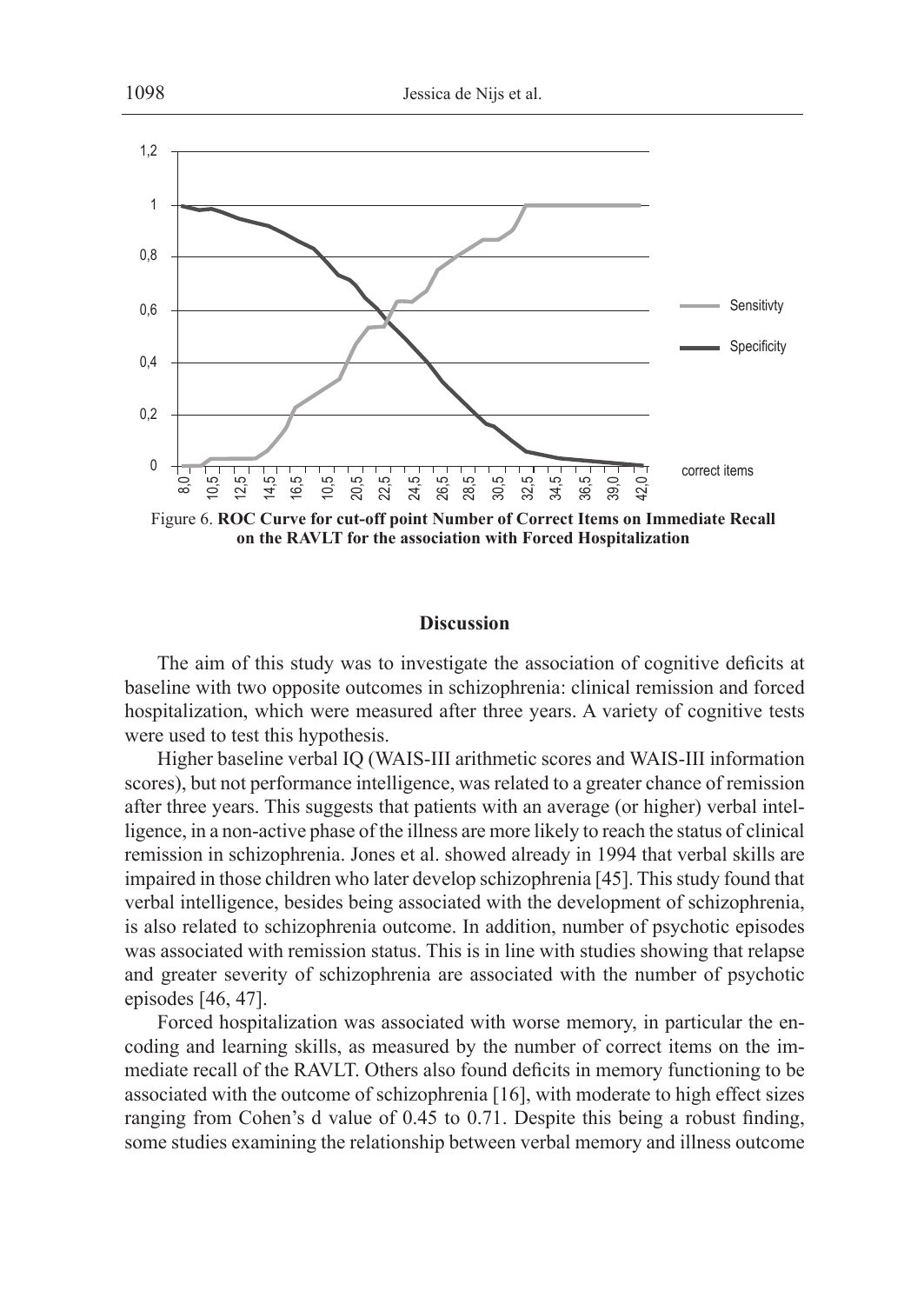did not find a better memory performance for remitted patients [48, 49]. Lepage et al. [16] stated, that these studies used a somewhat less pure memory task, which also tapped into executive functioning. Furthermore, Diaz et al. [50] and Buckley et al. [51] did not find an association between RAVLT memory task and remission status. The discrepancy with our results may be due to sample selection. These studies did not exclude schizophrenia patients who were in an active psychosis, which is known to influence cognitive functioning.

Impaired memory may impede outcome in schizophrenia in various ways. For example, it has been found that worse memory functioning is associated with poorer treatment decisions, such as medication adherence and therapy compliance, (i.e. forgetting to take medication or go to mental health service appointments) [52, 53]. Worse memory has also been associated with a deterioration of insight, or unawareness of illness [54, 55], which in turn may worsen outcome [56].

Moreover, forced hospitalization was also related to the number of psychotic episodes during the three year follow-up. This is consistent with Chabungbamet al. [46] who showed that patients in remission retrospectively experienced averagely 2.9 psychotic episodes as compared to relapsed patients, who experienced averagely 4.4 psychotic episodes. In our study we showed that two or more psychotic episodes are associated with (non)remission status and forced hospitalization during three years of follow up with a sensitivity rate of 57% and 60%, and a specificity rate of 40% and 43% respectively.

The results of this study might have some clinical implications. An important issue put forward by Kahn & Keefe (2013) is that in schizophrenia "the treatment of cognitive deficits should be central to any guidelines, which now is not." [21] Our results are the evidence of this important role of cognition in outcome of schizophrenia. To predict outcome, neuropsychological functioning could be used. In particularly the two WAIS-III verbal tasks and the RAVLT task. A score of 22 or less on the immediate recall of the RAVLT and two or more psychotic episodes were related to a forced hospitalization in the future. It might be useful to integrate (verbal) IQ measurements, verbal memory RAVLT and previous psychotic episodes into a prediction tool to measure schizophrenia outcomes. If a patient is at high risk for forced hospitalization one should monitor the patient more closely. Furthermore, to achieve remission status and to prevent forced hospitalization in schizophrenia cognitive remediation, aiming at improving verbal and memory skills, might be helpful. Cognitive remediation has shown moderate improvements on cognitive outcomes in schizophrenia [57].

Nevertheless, there are several limitations to this study. Firstly, although various cognitive domains have been examined, no information was gathered on executive functioning. Secondly, information on forced hospitalization was gathered through interviews with patients, which might not be as accurate as gathering the information through medical notes. Thirdly, the selection of patients in the non-active phase of the illness, which might have resulted in prediction to be more difficult for the entire group of patients with schizophrenia. Lastly, because of relatively small sensitivity and specificity rates, caution is needed for generalizability of the results. Before im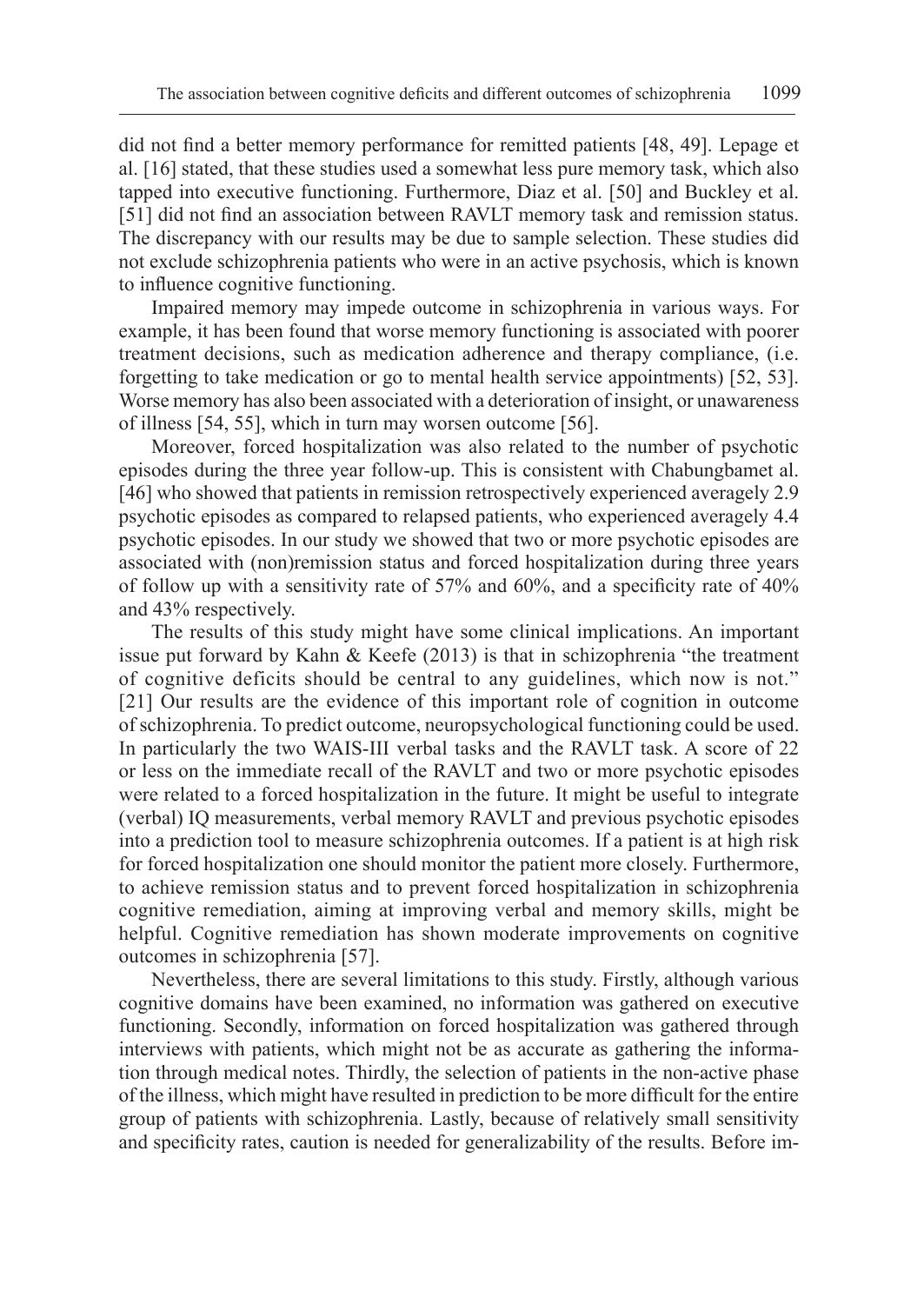plementing a valid outcome prediction tool in the clinical practice more research is recommended.

In conclusion, this three year longitudinal study in schizophrenia showed that higher verbal IQ is a protective factor and poor memory and higher number of psychotic episodes are risk factors in the outcome of schizophrenia. This suggests that future research on prediction tools for the outcome of schizophrenia should include assessment of (verbal) IQ and memory.

## **References**

- 1. Barnett Veague H, Levitt P. *Schizophrenia.* First ed. New York, NY: Chelsea House Pub; 2007.
- 2. Bleuler M. *The schizophrenic disorders: long-term patient and family studies.* London: Yale University Press, 1978.
- 3. Harding CM, Brooks GW, Ashikaga T, Strauss JS, Breier A. *The Vermont longitudinal study of persons with severe mental illness, I: Methodology, study sample, and overall status 32 years later*. Am. J. Psychiatry 1987; 144(6): 718-726.
- 4. Hopper K, Harrison G, Janca A, Sartorius N. *Recovery from schizophrenia: An international perspective; A report from the WHO Collaborative Project, The International Study of Schizophrenia.* New York: Oxford University Press; 2007*.*
- 5. *Diagnostic and statistical manual of mental disorders.* Fourth ed., text revision. Washington, DC: American Psychiatrie Association; 2000.
- 6. Tandon R, Gaebel W, Barch DM, Bustillo J, Gur RE, Heckers S. et al. *Definition and description of schizophrenia in the DSM-5.* Schizophr. Res. 2013; 150(1): 3-10.
- 7. Emsley R, Chiliza B, Asmal L, Harvey BH. *The nature of relapse in schizophrenia.* BMC Psychiatry 2013; 13: 50.
- 8. Alvarez-Jimenez M, Priede A, Hetrick SE, Bendall S, Killackey E, Parker AG. et al. *Risk factors for relapse following treatment for first episode psychosis: a systematic review and meta-analysis of longitudinal studies.* Schizophr. Res. 2012; 139(1-3): 116-128.
- 9. Robinson DG, Woerner MG, McMeniman M, Mendelowitz A, Bilder RM. *Symptomatic and functional recovery from a first episode of schizophrenia or schizoaffective disorder.* Am. J. Psychiatry 2004; 161(3): 473-479.
- 10. Harrison G, Hopper K, Craig T, Laska E, Siegel C, Wanderling J. et al. *Recovery from psychotic illness: a 15- and 25-year international follow-up study.* Br. J. Psychiatry 2001; 178: 506-517.
- 11. Bellack AS. *Scientific and consumer models of recovery in schizophrenia: concordance, contrasts, and implications*. Schizophr. Bull. 2006; 32(3): 432-442.
- 12. Fischer BA, Carpenter WT. *Remission.* W: Mueser KT, Jeste DV. ed. *Clinical handbook of schizophrenia.* New York: Guilford Publications; 2008.
- 13. Andreasen NC, Carpenter WT Jr, Kane JM, Lasser RA, Marder SR, Weinberger DR. *Remission in schizophrenia: proposed criteria and rationale for consensus.* Am. J. Psychiatry 2005; 162(3): 441-449.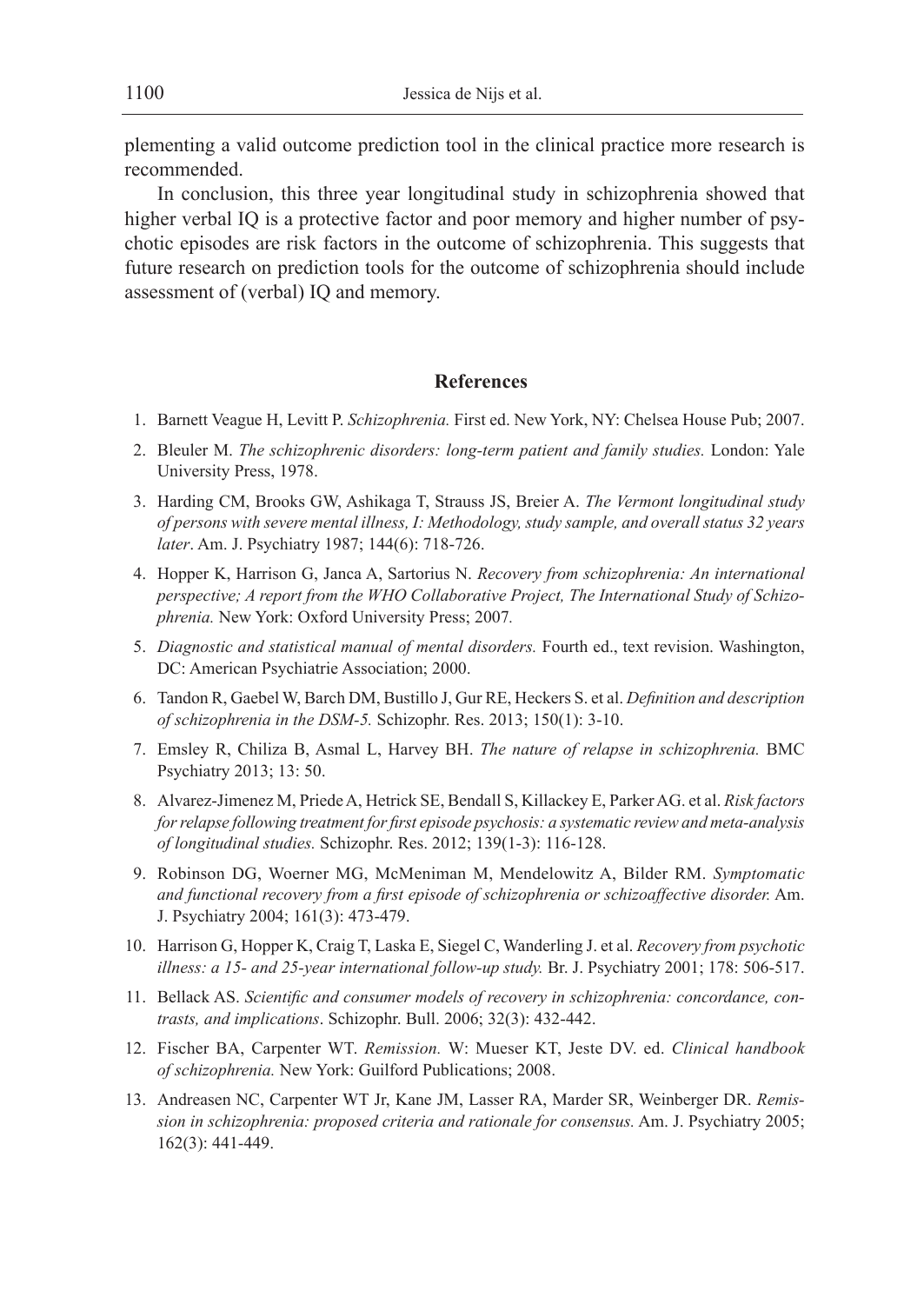- 14. Haro JM, Novick D, Bertsch J, Karagianis J, Dossenbach M, Jones PB. *Cross-national clinical and functional remission rates: Worldwide Schizophrenia Outpatient Health Outcomes (W-OHO study.* Br. J. Psychiatry 2011; 199(3): 194-201.
- 15. Green MF, Kern RS, Heaton RK. *Longitudinal studies of cognition and functional outcome in schizophrenia: implications for MATRICS*. Schizophr. Res. 2004; 72(1): 41-51.
- 16. Lepage M, Bodnar M, Bowie CR. *Neurocognition: clinical and functional outcomes in schizophrenia.* Can. J. Psychiatry 2014; 59(1): 5-12.
- 17. O'Connor R. *Cognitive impairment in schizophrenia.* Adv. Psychiatr. Treat. 2000; 6: 161-168.
- 18. Reichenberg A, Harvey PD. *Neuropsychological impairments in schizophrenia: Integration of performance-based and brain imaging findings.* Psychol. Bull. 2007; 133: 833-858.
- 19. Green MF, Kern RS, Braff DL, Mintz J. *Neurocognitive deficits and functional outcome in schizophrenia: are we measuring the "right stuff"?* Schizophr. Bull. 2000; 26: 119-136.
- 20. Bora E, Yucel M, Pantelis C. *Cognitive impairment in schizophrenia and affective psychoses: implications for DSM-V criteria and beyond.* Schizophr. Bull. 2010; 36(1): 36-42.
- 21. Kahn RS, Keefe RS. *Schizophrenia is a cognitive illness: time for a change in focus.* JAMA Psychiatry 2013; 70(10): 1107-1112.
- 22. Bowie CR, Harvey PD. *Cognitive deficits and functional outcome in schizophrenia.* Neuropsychiatr. Dis. Treat. 2006; 2(4): 531-536.
- 23. Mueser KT, McGurk SR. *Schizophrenia.* Lancet 2004; 363(9426): 2063-2072.
- 24. Van Os J, Kapur S. *Schizophrenia.* Lancet 2009; 374(9690): 635-645.
- 25. Chang WC, Ming Hui CL, Yan Wong GH, Wa Chan SK, Ming Lee EH, Hai Chen EY. *Symptomatic remission and cognitive impairment in first-episode schizophrenia: a prospective 3-year follow-up study.* J. Clin. Psychiatry 2013; 74(11): 1046-1053.
- 26. Helldin L, Kane JM, Karilampi U, Norlander T, Archer T. *Remission and cognitive ability in a cohort of patients with schizophrenia.* J. Psychiatr. Res. 2006; 40(8): 738-745.
- 27. Bell MD, Bryson G. *Work rehabilitation in schizophrenia: does cognitive impairment limit improvement?* Schizophr. Bull. 2001; 27(2): 269-279*.*
- 28. Korver N, Quee PJ, Boos HB, Simons CJ, de Haan L, GROUP investigators. *Genetic Risk and Outcome of Psychosis (GROUP), a multi-site longitudinal cohort study focused on geneenvironment interaction: objectives, sample characteristics, recruitment and assessment methods.* Int. J. Methods Psychiatr. Res. 2012; 21(3): 205-221.
- 29. Andreasen NC, Flaum M, Arndt S. *The Comprehensive Assessment of Symptoms and History (CASH). An instrument for assessing diagnosis and psychopathology*. Arch. Gen. Psychiatry 1992; 49(8): 615-623.
- 30. Wing JK, Babor T, Burgha T, Burke J, Cooper JE, Giel R. et al. *SCAN, Schedules for Clinical Assessment in Neuropsychiatry.* Arch. Gen. Psychiatry 1990; 47(6): 589-593.
- 31. Evensen J, Rossberg JI, Barder H, Hegelstad WT, Joa I, Johannessen JO. et al. *Flat affect and social functioning: a 10 year follow-up study of first episode psychosis patients.* Schizophr. Res. 2012; 139(1-3): 99-104.
- 32. Kay SR, Opler LA, Fiszbein A. *The Positive and Negative Syndrome Scale (PANSS) for Schizophrenia.* Schizophr. Bull. 1987; 13(2): 261-276.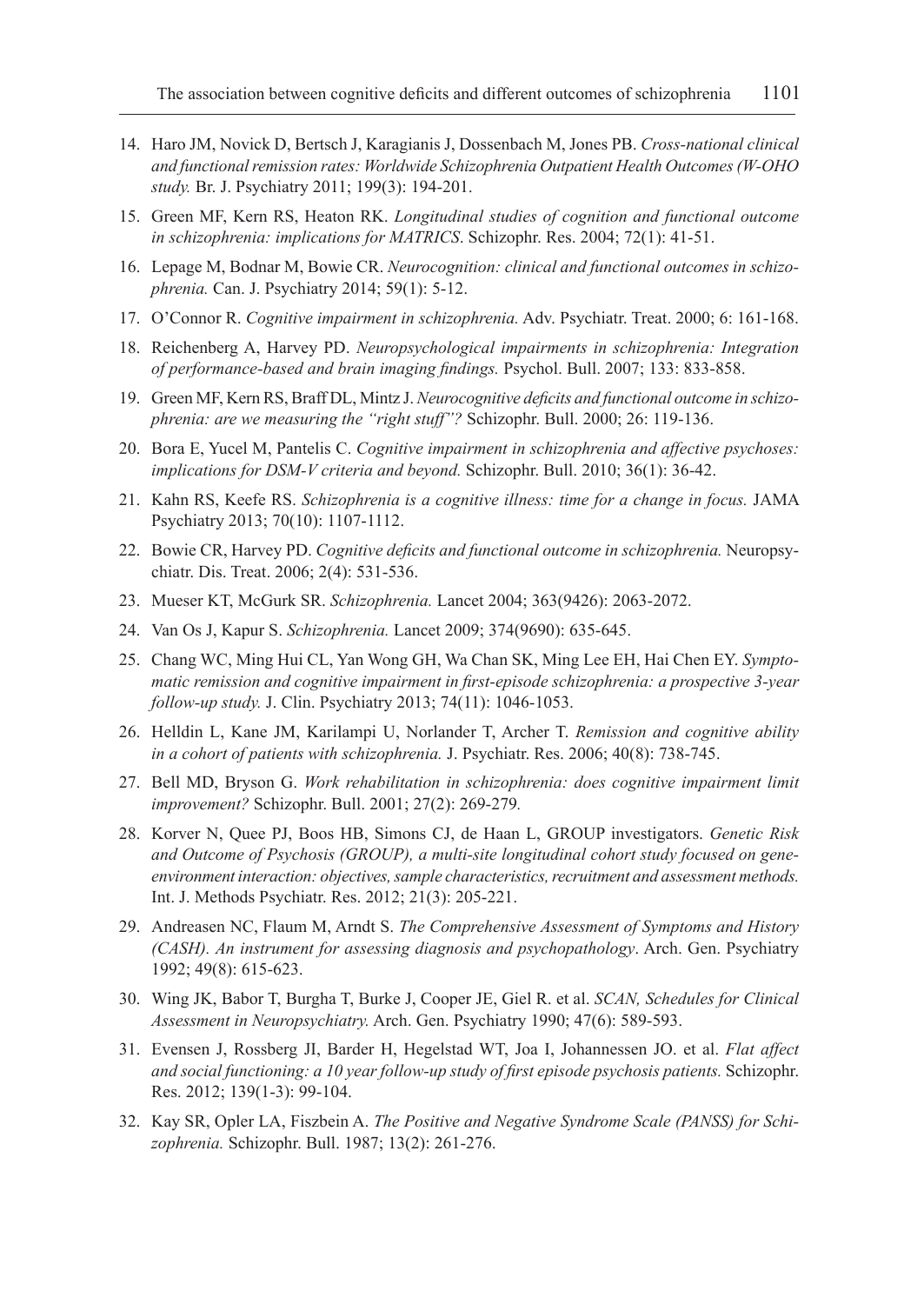- 33. Wechsler D. *WAIS-III: Wechsler Adult Intelligence Scale. 3rd ed. Administration and scoring manual.* San Antonio, TX: Psychological Corporation; 1997.
- 34. Christensen BK, Girard TA, Bagby RM. *Wechsler Adult Intelligence Scale-Third Edition short form for index and IQ scores in a psychiatric population*. Psychol. Assess. 2007; 19: 236-240.
- 35. Velthorst E, Levine SZ, Henquet C, de Haan L, van Os J, Myin-Germeys I. et al. *To cut a short test even shorter: Reliability and validity of a brief assessment of intellectual ability in schizophrenia – a control-case family study.* Cogn. Neuropsychiatry 2013; 18(6): 574-593.
- 36. Brand N, Jolles J. *Learning and retrieval rate of words presented auditorily and visually.* J. Gen. Psychol. 1985; 112(2): 201-210.
- 37. Snow WG, Tierney MC, Zorzitto ML, Fisher RH, Reid DW. *One year test-retest reliability of selected neuropsychological tests in older adults.* J. Clin. Exp. Neuropsychol. 1988; 10: 60.
- 38. Macartney-Filgate MS, Vrieze, ER. *Intercorrelation of clinical tests of verbal memory.* Arch. Clin. Neuropsychol. 1988; 3(2): 121-126.
- 39. Niolon R. *Introduction to the WAIS II;* http://www.psychpage.com/learning/library/intell/ wais\_history.html [retrieved: 26.11.2014].
- 40. Benton AL, Sivan AB, de Hamsher KS, Varney NR, Spreen O. *Benton's Test of Facial Recognition.* New York: Oxford University Press; 1983.
- 41. Bradley C, Duchaine A, Weidenfeld A. *An evaluation of two commonly used tests of unfamiliar face recognition.* Neuropsychol. 2003; 41: 713-720.
- 42. Corcoran R, Mercer G, Frith CD. *Schizophrenia, symptomatology and social inference: investigating "theory of mind" in people with schizophrenia*. Schizophr. Res. 1995; 17(1): 5-13.
- 43. Roberts DL, Penn DL. *Social cognition and interaction training (SCIT) for outpatients with schizophrenia: A preliminary study.* Psychiatry Res. 2009; 166: 141-147.
- 44. Herbener ES, Harrow M. *Are negative symptoms associated with functioning deficits in both schizophrenia and nonschizophrenia patients? A 10-year longitudinal analysis.* Schizophr. Bull. 2004; 30(4): 813-825.
- 45. Jones P, Rodgers B, Murray R, Marmot M. *Child development risk factors for adult schizophrenia in the British 1946 birth cohort*. Lancet 1994; 344: 1398-1402.
- 46. Chabungbam G, Avasthi A, Sharan P *Sociodemographic and clinical factors associated with relapse in schizophrenia.* Psychiatry Clin. Neurosci. 2007; 61(6): 587-593.
- 47. Seok Jeong B, Kwon JS, Yoon Kim S, Lee C, Youn T, Moon CH. et al. *Functional imaging evidence of the relationship between recurrentpsychotic episodes and neurodegenerative course in schizophrenia.* Psychiatry Res. 2005; 139(3): 219-228*.*
- 48. Hofer A, Bodner T, Kaufmann A, Kemmler G, Mattarei U, Pfaffenberger NM. et al. *Symptomatic remission and neurocognitive functioning in patients with schizophrenia.* Psychol. Med. 2011; 41(10): 2131-2139.
- 49. Brissos S, Dias VV, Balanza-Martinez V, Carita AI, Figueira ML. *Symptomatic remission in schizophrenia patients: relationship with social functioning, quality of life, and neurocognitive performance*. Schizophr. Res. 2011; 129(2-3): 133-136*.*
- 50. Díaz I, Pelayo-Teran JM, Perez-Iglesias R, Mata I, Tabares-Seisdedos R, Suarez-Pinilla P. et al. *Predictors of clinical remission following a first episode of non-affective psychosis: sociodemographics, premorbid and clinical variables.* Psychiatry Res. 2013; 206(2-3): 181-187.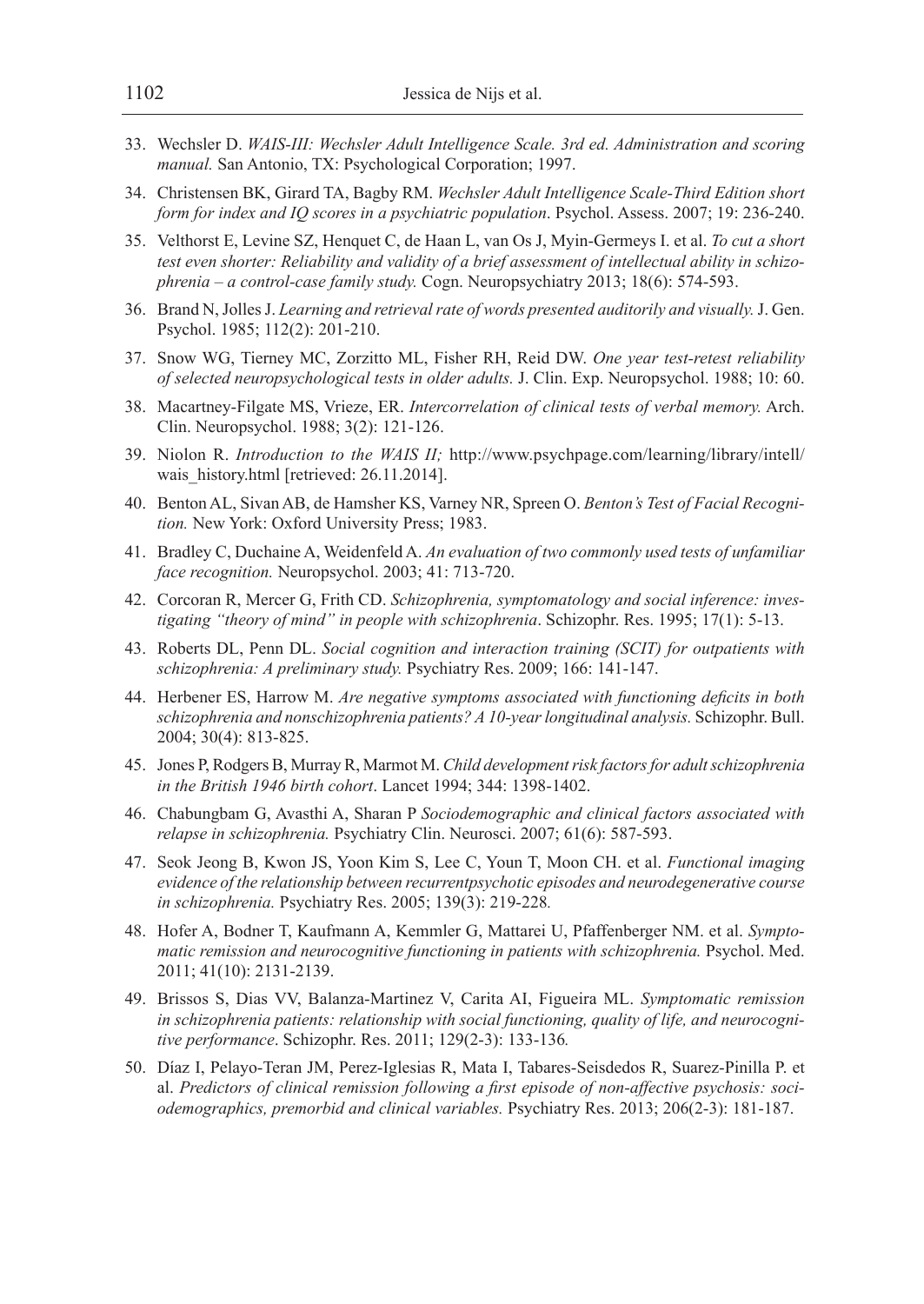- 51. Buckley PF, Harvey PD, Bowie CR, Loebel A. *The relationship between symptomatic remission and neuropsychological improvement in schizophrenia patients switched to treatment with ziprasidone.* Schizophr. Res. 2007; 94(1-3): 99-106.
- 52. Donohoe G, Owens N, O'Donnell C, Burke T, Moore L, Tobin A. et al. *Predictors of compliance with neuroleptic medication among inpatients with schizophrenia: a discriminant function analysis.* Eur. Psychiatry 2001; 16(5): 293-298.
- 53. Prouteau A, Verdoux H, Briand C, Lesage A, Lalonde P, Nicole L. et al. *Cognitive predictors of psychosocial functioning outcome in schizophrenia: a follow-up study of subjects participating in a rehabilitation program*. Schizophr. Res. 2005; 77(2-3): 343-353.
- 54. Mysore A, Parks RW, Lee KH, Bhaker RS, Birkett P, Woodruff PW. *Neurocognitive basis of insight in schizophrenia.* Br. J. Psychiatry 2007; 190: 529-530.
- 55. Aleman A, Agrawal N, Morgan KD, David AS. *Insight in psychosis and neuropsychological function: meta-analysis.* Br. J. Psychiatry 2006; 189: 204-212.
- 56. Mintz AR, Dobson KS, Romney DM. *Insight in schizophrenia: a meta-analysis.* Schizophr. Res. 2007; 61(1): 75-88.
- 57. Wykes T, Huddy V, Cellard C, McGurk SR, Czobor P. *A meta-analysis of cognitive remediation for schizophrenia: methodology and effect sizes.* Am. J. Psychiatry 2011; 168(5): 472-485.

Address: Wiepke Cahn UMC Utrecht Afd. Volw. Psychiatrie Heidelberglaan 100 3584 CX Utrecht

GROUP investigators are: **Richard Bruggeman**, MD, PhD, Department of Psychiatry, University Medical Center Groningen, University of Groningen; **Wiepke Cahn**, MD, PhD, Department of Psychiatry, Rudolf Magnus Institute of Neuroscience, University Medical Center Utrecht; **Lieuwe de Haan**, MD, PhD, Department of Psychiatry, Academic Medical Center, University of Amsterdam; **René S. Kahn,** MD, PhD, Department of Psychiatry, Rudolf Magnus Institute of Neuroscience, University Medical Center Utrecht, Utrecht, the Netherlands; **Carin Meijer**, PhD, Department of Psychiatry, Academic Medical Center, University of Amsterdam; **Inez Myin-Germeys**, PhD, South Limburg Mental Health Research and Teaching Network, EURON, Maastricht University Medical Center; **Jim van Os**, MD, PhD, South Limburg Mental Health Research and Teaching Network, EURON, Maastricht University Medical Center, Maastricht, the Netherlands, and King's College London, King's Health Partners, Department of Psychosis Studies, Institute of Psychiatry, London, England; and **Durk Wiersma**, PhD, Department of Psychiatry, University Medical Center Groningen, University of Groningen, Groningen, the Netherlands

#### **Funding**

The infrastructure for the GROUP study is funded through the Geestkracht programme of the Dutch Health Research Council (ZON-MW, grant number 10-000-1001), and matching funds from participating pharmaceutical companies (Lundbeck, AstraZeneca, Eli Lilly, Janssen Cilag) and universities and mental health care organizations (Amsterdam: Academic Psychiatric Centre of the Academic Medical Center and the mental health institutions: GGZ Ingeest,Arkin, DijkenDuin, GGZ Rivierduinen, Erasmus Medical Centre, GGZ Noord Holland Noord. Maastricht: Maastricht University Medical Centre and the mental health institutions: GGZ Eindhoven en de kempen, GGZ Breburg, GGZ Oost-Brabant, Vincent van Gogh voor Geestelijke Gezondheid, Mondriaan Zorggroep, Prins Clauscentrum Sittard, RIAGG Roermond, Universitair Centrum Sint-Jozef Kortenberg, CAPRI University of Antwerp, PC Ziekeren Sint-Truiden, PZ Sancta Maria Sint-Truiden, GGZ Overpelt, OPZ Rekem. Groningen: University Medical Center